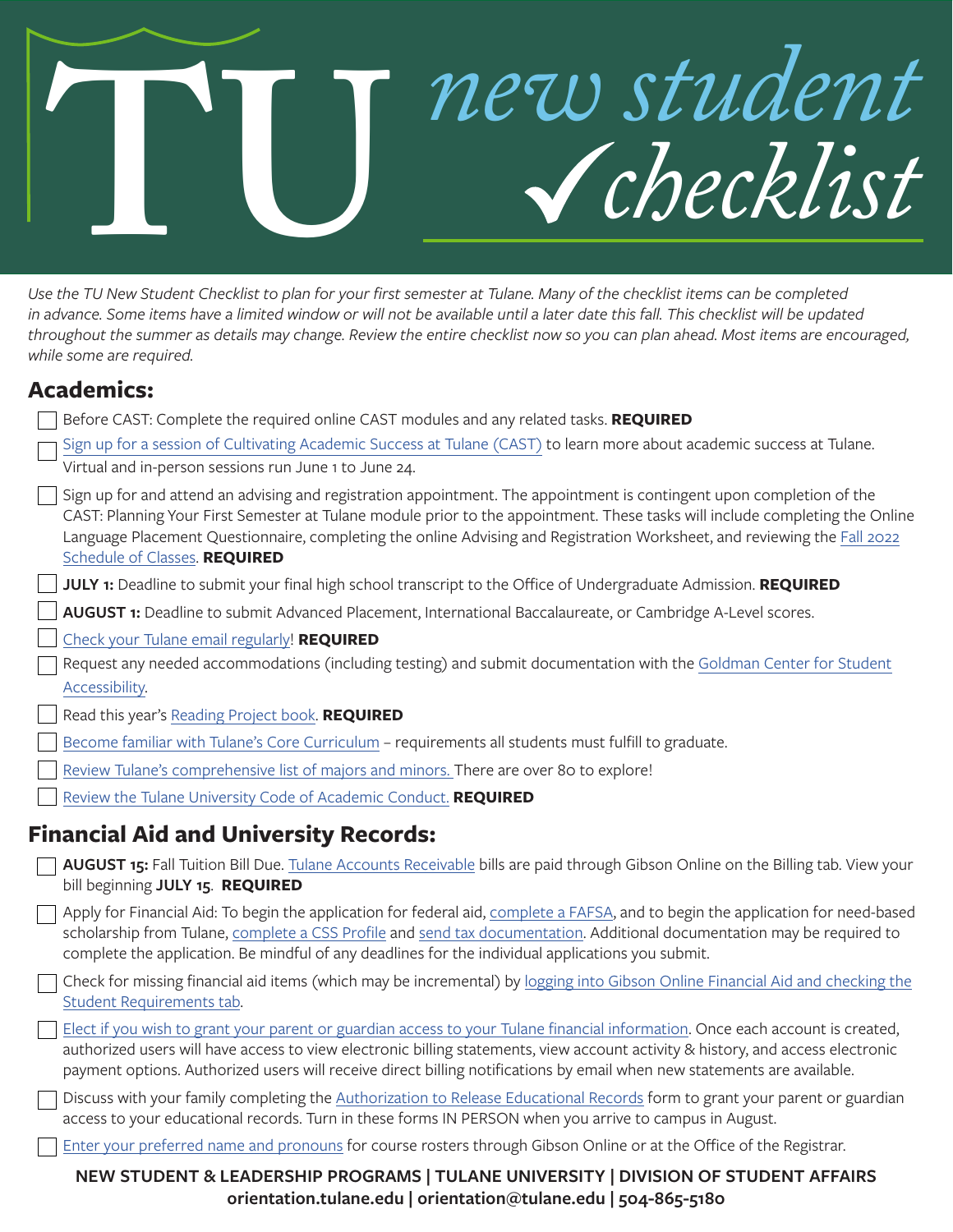| <b>Student Resources &amp; Support Services:</b>                                                                                                                                                                                                                                                                                                                                     |
|--------------------------------------------------------------------------------------------------------------------------------------------------------------------------------------------------------------------------------------------------------------------------------------------------------------------------------------------------------------------------------------|
| Review the Code of Student Conduct and familiarize yourself with the student responsibilities in the Code. REQUIRED                                                                                                                                                                                                                                                                  |
| View the first-year support video from Case Management & Victim Support Services before your arrival to campus. REQUIRED                                                                                                                                                                                                                                                             |
| View the behavioral expectations and hazing videos from the Office of Student Conduct before your arrival to campus<br>(available in June). REQUIRED                                                                                                                                                                                                                                 |
| <b>Campus Health:</b>                                                                                                                                                                                                                                                                                                                                                                |
| JULY 15: Deadline to submit your immunization forms and records to The Health Center via Tulane's Patient Portal. REQUIRED                                                                                                                                                                                                                                                           |
| AUGUST 15: Deadline to enroll in or opt out of the Tulane-sponsored Health Insurance Plan (T-SHIP). Students must enroll in<br>or begin the waiver process once registered for classes. Enrollment and waiver process opens late June. REQUIRED                                                                                                                                      |
| AUGUST 22: Deadline to complete the mandatory online health promotion courses. Check your Tulane email for instructions<br>in mid-July. REQUIRED                                                                                                                                                                                                                                     |
| <b>Housing and Residence Life:</b>                                                                                                                                                                                                                                                                                                                                                   |
| MAY 8: Deadline to complete the housing application to request housing on campus. You will be notified of your housing<br>assignment via your Tulane email by mid-July. Apply as soon as possible starting MARCH 2! Questions? Contact Housing and<br>Residence Life. REQUIRED                                                                                                       |
| <b>JUNE 2 - 14:</b> Request a roommate through the Housing Portal.                                                                                                                                                                                                                                                                                                                   |
| Review the Housing and Residence Life Community Living Standards. REQUIRED                                                                                                                                                                                                                                                                                                           |
| Review the Fall Move-In Guide on the HRL website. Dates and details for Move-In will be determined in June. REQUIRED                                                                                                                                                                                                                                                                 |
| Before making travel arrangements, select your move-in time slot in the Housing Portal. Time slots will be available early in the<br>summer.                                                                                                                                                                                                                                         |
| <b>Campus Services:</b>                                                                                                                                                                                                                                                                                                                                                              |
| JUNE 30: Review and sign up for your dining plan. First-year residential students are able to select the Unlimited, TU 15, or<br>Kosher dining plan. First-year off-campus students can select the Commuter, Choice 50, TU 8, Unlimited, TU 15, or Kosher<br>dining plan. REQUIRED                                                                                                   |
| <b>JULY 8:</b> Upload a photograph for your Splash Card. Check your Tulane email mid-May for instructions. <b>REQUIRED</b>                                                                                                                                                                                                                                                           |
| Check your email in August for instructions to sign your mail contract. All residential students are assigned a campus mail code.<br><b>REQUIRED</b>                                                                                                                                                                                                                                 |
| Transfer Students: Purchase a parking permit through Tulane Parking Services Office if you will have a car on campus. All<br>parking permits for the uptown campus will be fully digitized.                                                                                                                                                                                          |
| <b>Orientation &amp; Campus Involvement:</b>                                                                                                                                                                                                                                                                                                                                         |
| JULY 1: Deadline to submit your information and class photo for the 2022 New Student Book.                                                                                                                                                                                                                                                                                           |
| JULY 15: Deadline to complete your Student Evacuation Plan in Gibson Online so you are prepared in the event of a weather<br>emergency. REQUIRED                                                                                                                                                                                                                                     |
| AUGUST 14: Deadline to complete the online learning modules: Alcohol-Wise, Consent & Respect, Emergency Preparedness,<br>Safety and Crime Prevention, EVERFI, and All-In: Tulane's Commitment to Stop All Sexual Violence. REQUIRED                                                                                                                                                  |
| Check out the list of student organizations and browse campus events on WaveSync.                                                                                                                                                                                                                                                                                                    |
| Visit our First-Year Involvement Opportunities web page to learn about Tulane's many peer mentor programs available for new<br>students.                                                                                                                                                                                                                                             |
| International Students: Attend mandatory International Student Orientation if you are starting at Tulane this fall on a student<br>visa, including all first-year and transfer students. Other international undergraduate students (F-1/J-1) and U.S. citizens or<br>permanent residents who grew up abroad are invited, but not required, to attend. More details to come in June. |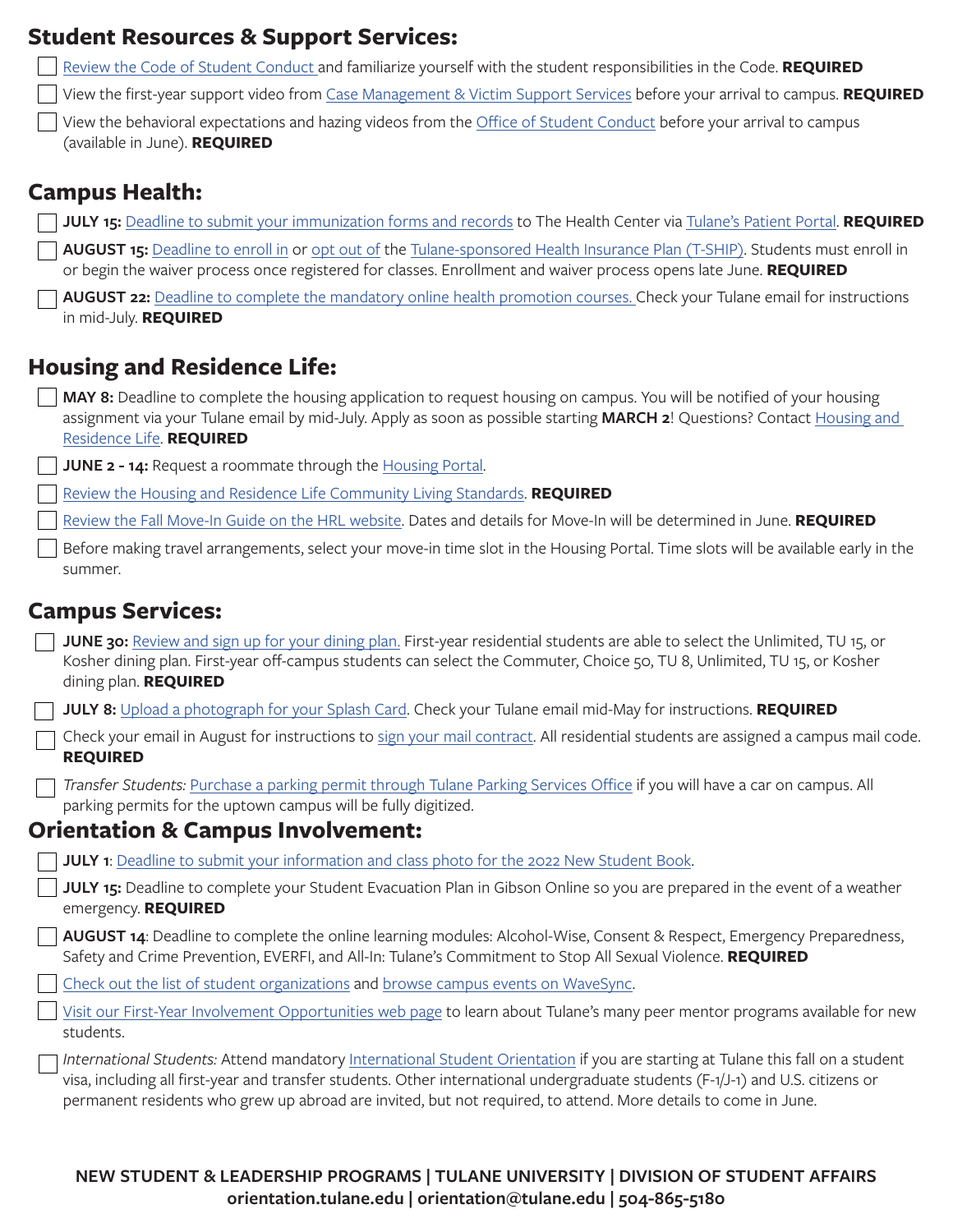#### **Lagniappe:**

| Order your textbooks through Gibson Online from the Barnes & Noble campus university bookstore once you have registered<br>for classes. You can have your books shipped home or pick them up in August.                                                                                                                                                                                                                                                                          |
|----------------------------------------------------------------------------------------------------------------------------------------------------------------------------------------------------------------------------------------------------------------------------------------------------------------------------------------------------------------------------------------------------------------------------------------------------------------------------------|
| Order your college computer and technology accessories through our on-campus computer store, Technology Connection.<br>Get access to educational discounts, on-site repair, and more when you purchase from Technology Connection. Check<br>techconnect.tulane.edu for special computer bundles and pricing specifically for students entering this fall.                                                                                                                        |
| Activate and fill out your Handshake profile to find on-campus jobs, research opportunities, and future internships. Engage with<br>Career Services early and often through career coaching or the career development course (CRDV 1090) to learn how classes<br>you take can translate to professional experiences.                                                                                                                                                             |
| Download Microsoft Office 365 (Word, Excel, PowerPoint, One Note and 1 terabyte of storage space) for FREE for your laptop<br>or PC. Students have access to all software and storage while enrolled at Tulane.                                                                                                                                                                                                                                                                  |
| Get connected by downloading our campus apps! Skip the lines with TU Go by Tulane University, our campus mobile ordering<br>app that lets you to order and pay for your meals on the go. Tulane Bookstore gives you access to special promotions and<br>exclusive discounts at our campus bookstores. Download TapRide to access our late-night, on-demand transportation services<br>and Passio Go to view shuttle schedules, routes, and track your bus right from your phone. |
| Not registered to vote? Utilize Tulane's TurboVote resource to register to vote, apply for an absentee ballot, and receive<br>election reminders.                                                                                                                                                                                                                                                                                                                                |
| <b>SEPTEMBER 2:</b> This is the last day to opt out of the automated course materials ordering process. Details will be available<br>over the summer via Tulane's official bookstore.                                                                                                                                                                                                                                                                                            |
| Review Tulane's student computer recommendations. Consider accessing educational deals on devices via<br>Technology Connection, the official Tulane computer store.                                                                                                                                                                                                                                                                                                              |